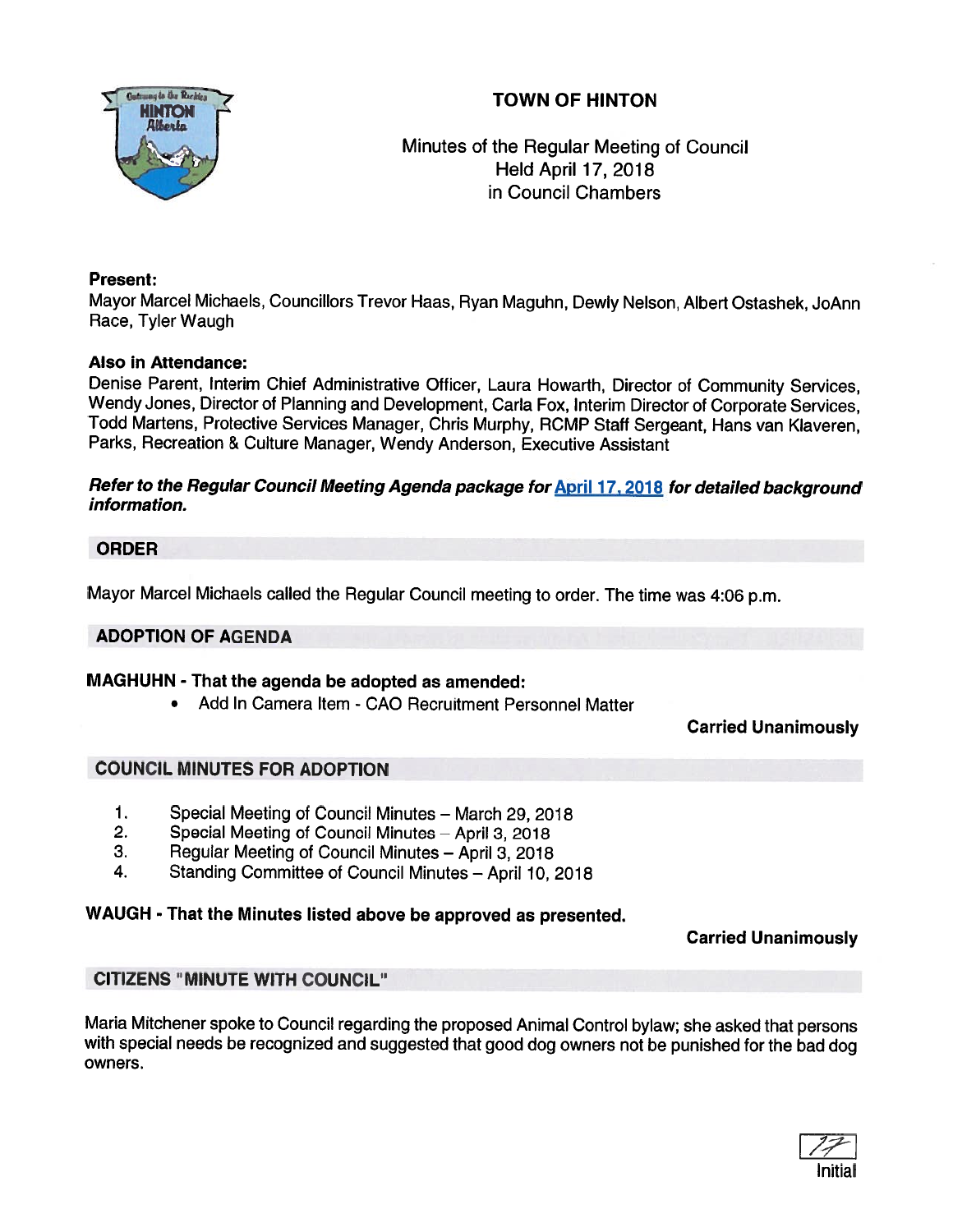Town of Hinton Regular Meeting of Council Minutes—April 17, 2018 Page | 2

> Glen Barrow spoke to Council regarding his concerns with the propose<sup>d</sup> Automated Traffic Enforcement (ATE) policy. He also asked Council to move the Recreation Centre Implementation <sup>p</sup>lan forward; to attract people to the community, we need to have the facilities.

#### DELEGATIONS AND PRESENTATIONS

#### Teck Coal Cheviot Mine Update

Matt Cole and Ciaran Thompson spoke to Council on the Redcap Project Update. The PowerPoint presentation is attached to the April 17, <sup>2018</sup> meeting minutes (Attachment 1). Redcap will extend the life of the mine by 7 years.

Mayor Michaels thanked Teck coal for the reclamation efforts as well as the local citizens they employ.

#### ACTION ITEMS

1. Automated Traffic Enforcement Policy PS-2600

HAAS - That Council direct Administration to bring the Automated Traffic Enforcement Policy PS-2600 back to the May 22, 2018 Standing Committee meeting.

> Defeated 2-5 For: Michaels, Maguhn Against: Haas, Waugh, Ostashek, Nelson, Race

OSTASHEK - That Council direct Administration to remove the last sentence in Section 7.4 and replace with "A magnetized sign identifying the vehicle as an ATE Enforcement vehicle must be on the vehicle while conducting <sup>p</sup>hoto enforcement in the Town of Hinton."

Carried 5-2 For: Maguhn, Michaels, Ostashek, Nelson, Race Against: Haas, Waugh

MJCHAELS - That Council direct Administration to amend Section 5.7 "The Peace Officer will alternate the location of the <sup>p</sup>hoto enforcement vehicle when in <sup>a</sup> residential zone to no more than <sup>2</sup> hours per month in front of the same residence or dwelling."

> Carried 4-3 For: Maguhn, Michaels, Ostashek, Nelson Against: Haas, Waugh, Race

NELSON - That Council accep<sup>t</sup> the Automated Traffic Enforcement Policy as amended. Carried 5-2 For: Haas, Waugh, Michaels, Nelson, Race Against: Maguhn, Ostashek

MAGUHN — That Council direct Administration to brief Council on our contractual obligations and opportunities with Global Traffic Group.

> Carried 6-1 For: Haas, Waugh, Maguhn, Michaels, Ostashek, Race Against: Nelson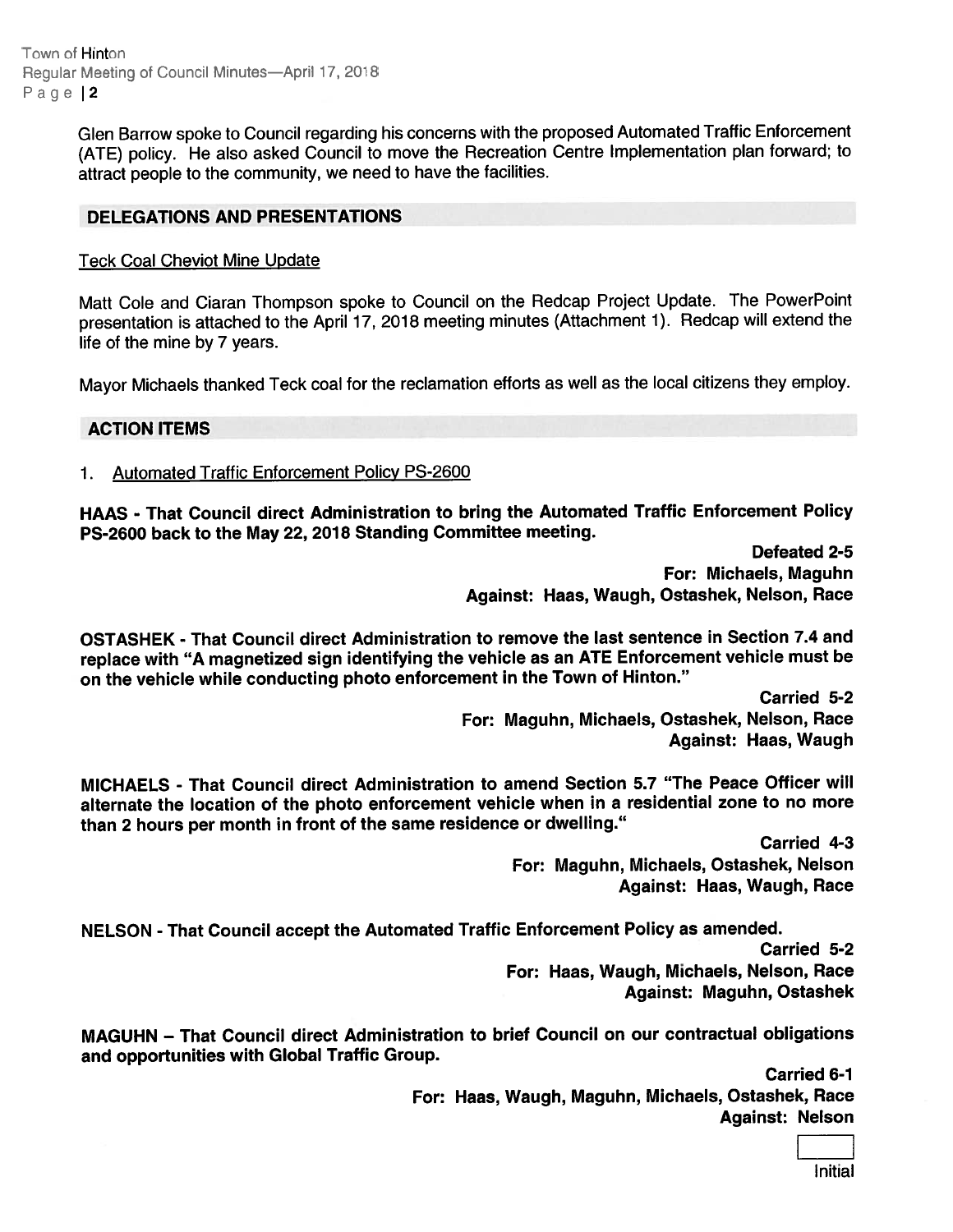Mayor Michaels called <sup>a</sup> break at 6:07 p.m. The Regular Meeting of Council resumed at 6:20 p.m.

| 2. Bylaw #1120 – Property Tax Bylaw                                               |                            |
|-----------------------------------------------------------------------------------|----------------------------|
| MAGUHN - That Council gives First reading of Bylaw #1120.                         | <b>Carried Unanimously</b> |
| HAAS - That Council gives Second reading of Bylaw #1120.                          | <b>Carried Unanimously</b> |
| OSTASHEK - That Council gives Unanimous Consent for Third reading of Bylaw #1120. | <b>Carried Unanimously</b> |
| RACE - That Council gives Third reading of Bylaw #1120.                           | <b>Carried Unanimously</b> |
| 3.<br><b>Bylaw #1121 - 2018 Supplementary Property Tax</b>                        |                            |
| MAGUHN - That Council gives First reading of Bylaw #1121.                         | <b>Carried Unanimously</b> |
| HAAS - That Council gives Second reading of Bylaw #1121.                          | <b>Carried Unanimously</b> |
| NELSON - That Council gives Unanimous Consent for Third reading of Bylaw #1121.   | <b>Carried Unanimously</b> |
| OSTASHEK - That Council gives Third reading of Bylaw #1121.                       | <b>Carried Unanimously</b> |
| 4, Policy #082, Recreation and Parkers User Fee<br>4.                             |                            |
|                                                                                   |                            |

HAAS - That Policy #082, Recreation & Parks User Fee Policy including the 2018-2021 Fee Schedules A and B, be approved as presented.

Carried Unanimously

# 5. Hinton Recreation Centre Implementation Plan

HAAS - That Council direct Administration to advance the proposed Hinton Recreation Centre Iteration 3 with <sup>a</sup> cost estimate of \$28,500,000 to \$35,000,000 by:

- 1. Advance the Hinton Recreation Centre Implementation Plan ("Implementation Plan") dated March 2018 prepared by GEC to guide the process in achieving detailed schematic design drawings and specifications describing all material components and systems in the project.
- 2. Develop the membership model and terms of reference to establish <sup>a</sup> Steering Committee to lead the Implementation Plan Tasks 7 to 71.

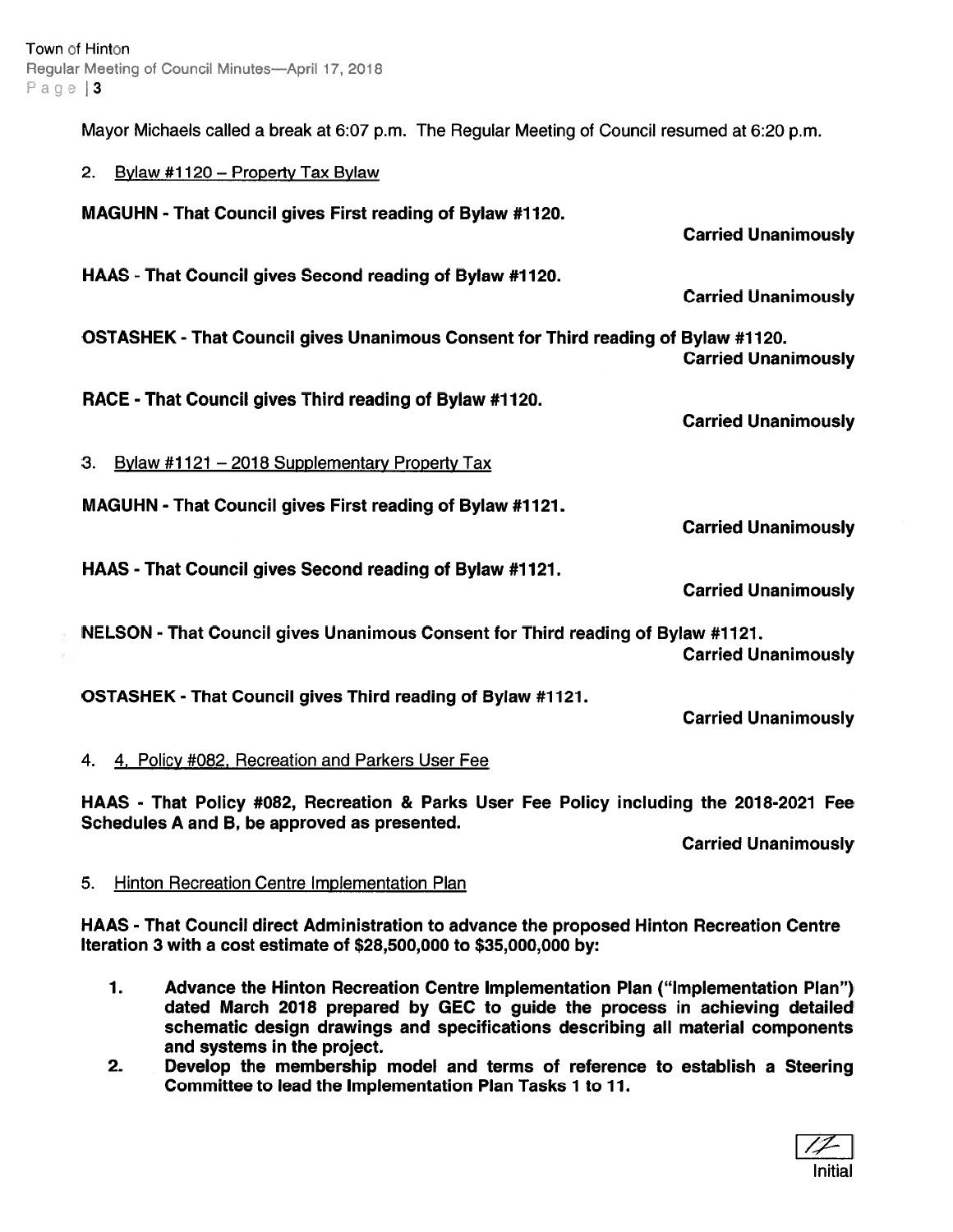Town of Hinton Regular Meeting of Council Minutes— April 17, 2018 Page | 4

> 3. Approves <sup>a</sup> not-to-exceed \$200,000 capital budget expense to facilitate the Steering Committee and Administration to utilize GEC Consulting services or other consulting services as needed to suppor<sup>t</sup> delivering final recommendations to Council in 2019. Carried 6-1

For: Haas, Waugh, Maguhn, Michaels, Ostashek, Race Against: Nelson

NELSON — To amend the motion by removing Section 3 from the proposed motion.

Defeated 1-6 For: Nelson Against: Haas, Waugh, Maguhn, Michaels, Ostashek, Race

NELSON - That Council direct Administration to provide the data collected after the Barr Rider repor<sup>t</sup> from surveys, open houses and other means prior to the terms of reference for <sup>a</sup> recreation centre steering committee be presented to Council.

> Carried 6-1 For: Haas, Waugh, Maguhn, Michaels, Ostashek, Nelson Against: Race

#### INFORMATION ITEMS

1. Hinton Mud Run Request

OSTASHEK — That Council direct Administration to bring back the Hinton Centre policy to <sup>a</sup> Standing Committee to discuss possibly expanding the program.

Carried Unanimously

2. Council Information Package #1 and #2 for April 17, 2018

HAAS - That Council Information Packages #1 and #2 for April 17, 2018 be accepted for information.

Carried Unanimously

W. Jones left the meeting at 7:22 p.m.

### REPORTS FROM MAYOR, COUNCIL, CHIEF ADMINISTRATIVE OFFICER

1. Council Updates (Training, Conferences, Committees, Community Events) Councillors reported on the various committees, meetings, and activities they attended since the last Regular Council meeting and what they <sup>p</sup>lan on attending in the coming weeks.

2. Chief Administrative Officer Report

Denise Parent, Interim Chief Administrative Officer, provided an update on administrative matters.

3. Administrative Inguiries

There were no Administrative Inquiries.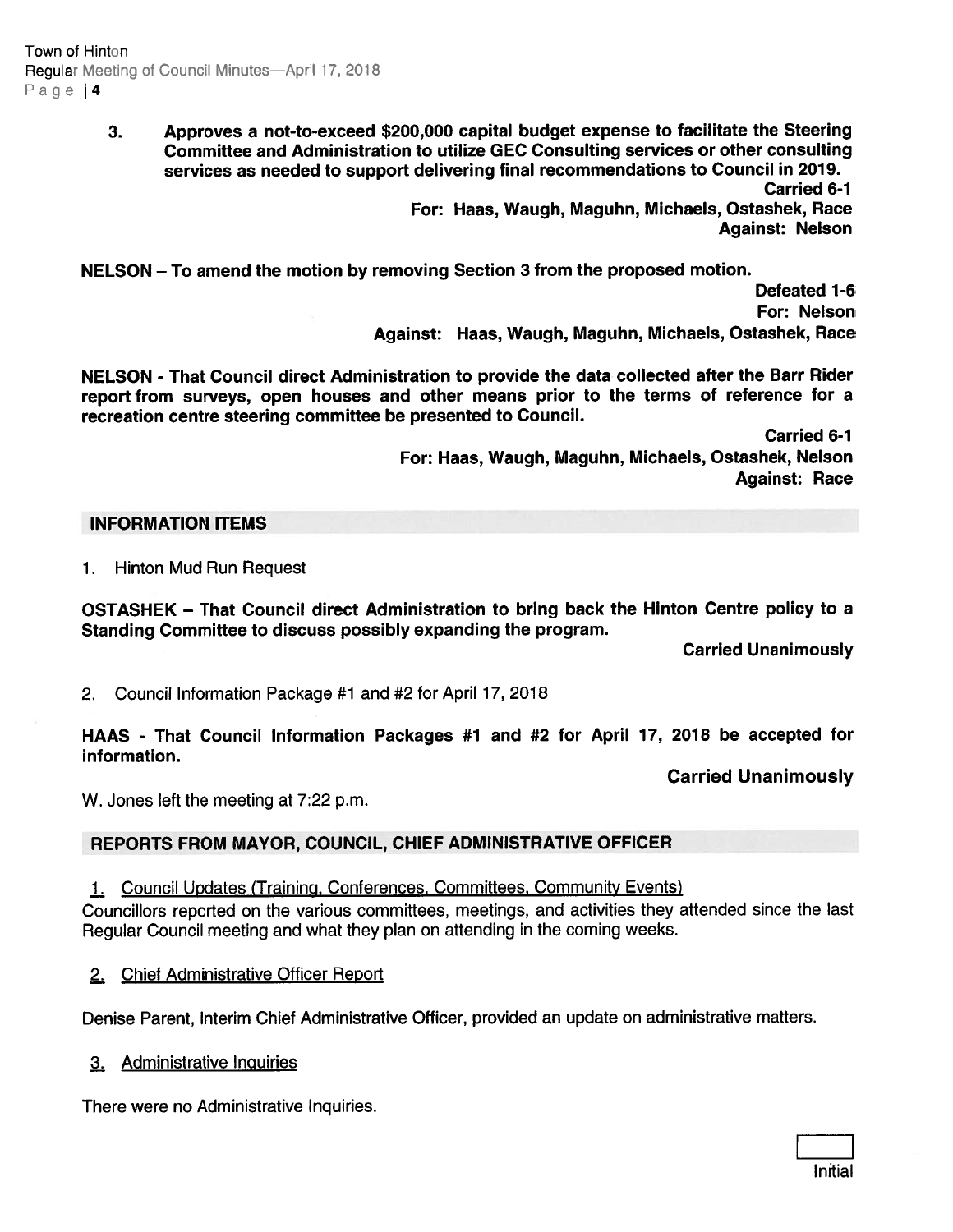Initial

Town of Hinton Regular Meeting of Council Minutes—April 17, 2018 Page | 5

# NOTICES OF MOTION

Council did not presen<sup>t</sup> any Notices of Motion.

# IN CAMERA

NELSON - That the Regular Meeting of Council move In Camera.

The time was 7:51 p.m.

# NELSON - That the Regular Meeting of Council move out of In Camera.

The time was 8:29 p.m.

Carried Unanimously

ADJOURNMENT

OSTASHEK - That the Regular Meeting of Council adjourn.

The time was 8:30 p.m.

Mayor

Interim Director of Corporate Senices

/ / ,, I /. i/I- --

Carried Unanimously

Carried Unanimously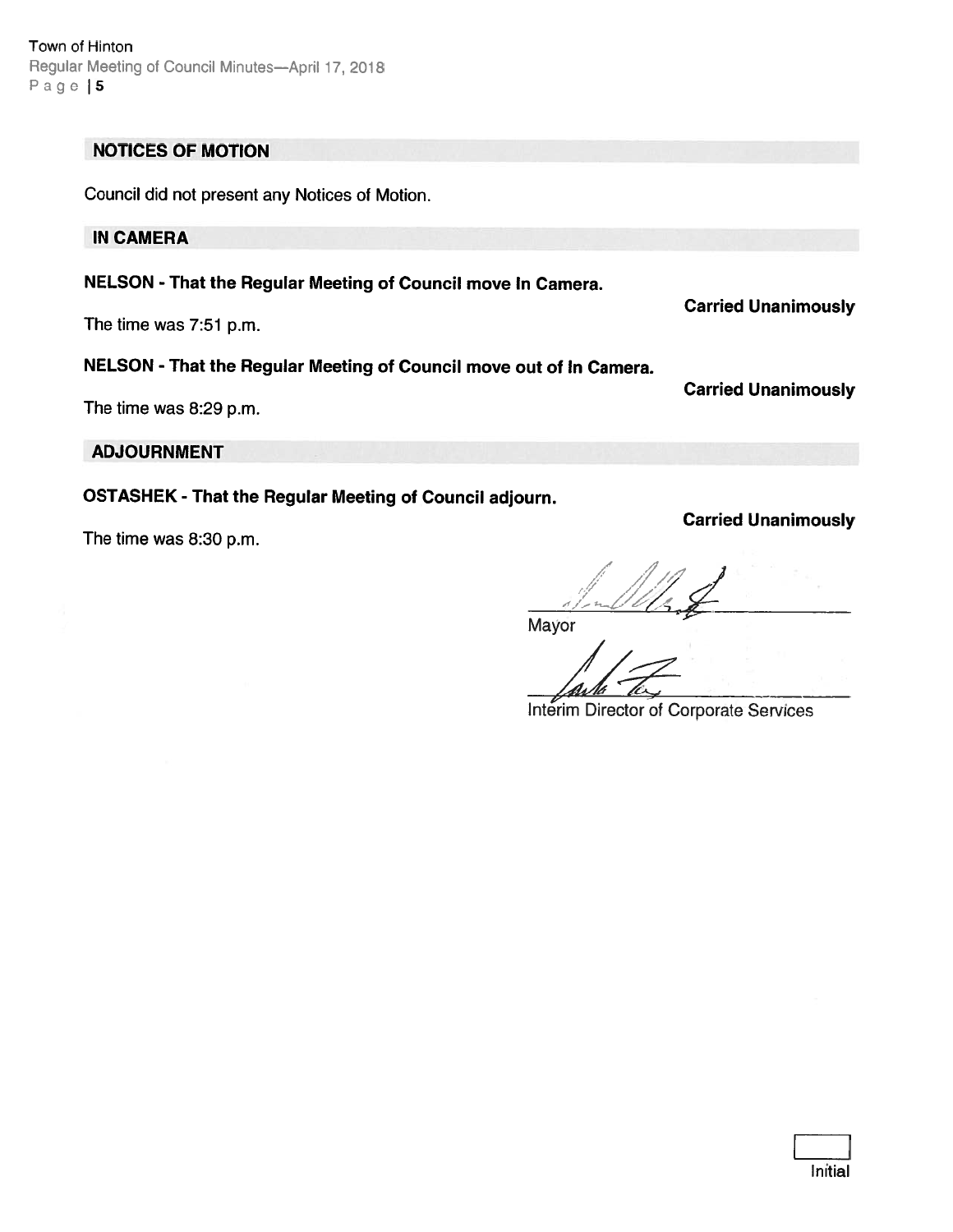# **ATTACHMENT 1**



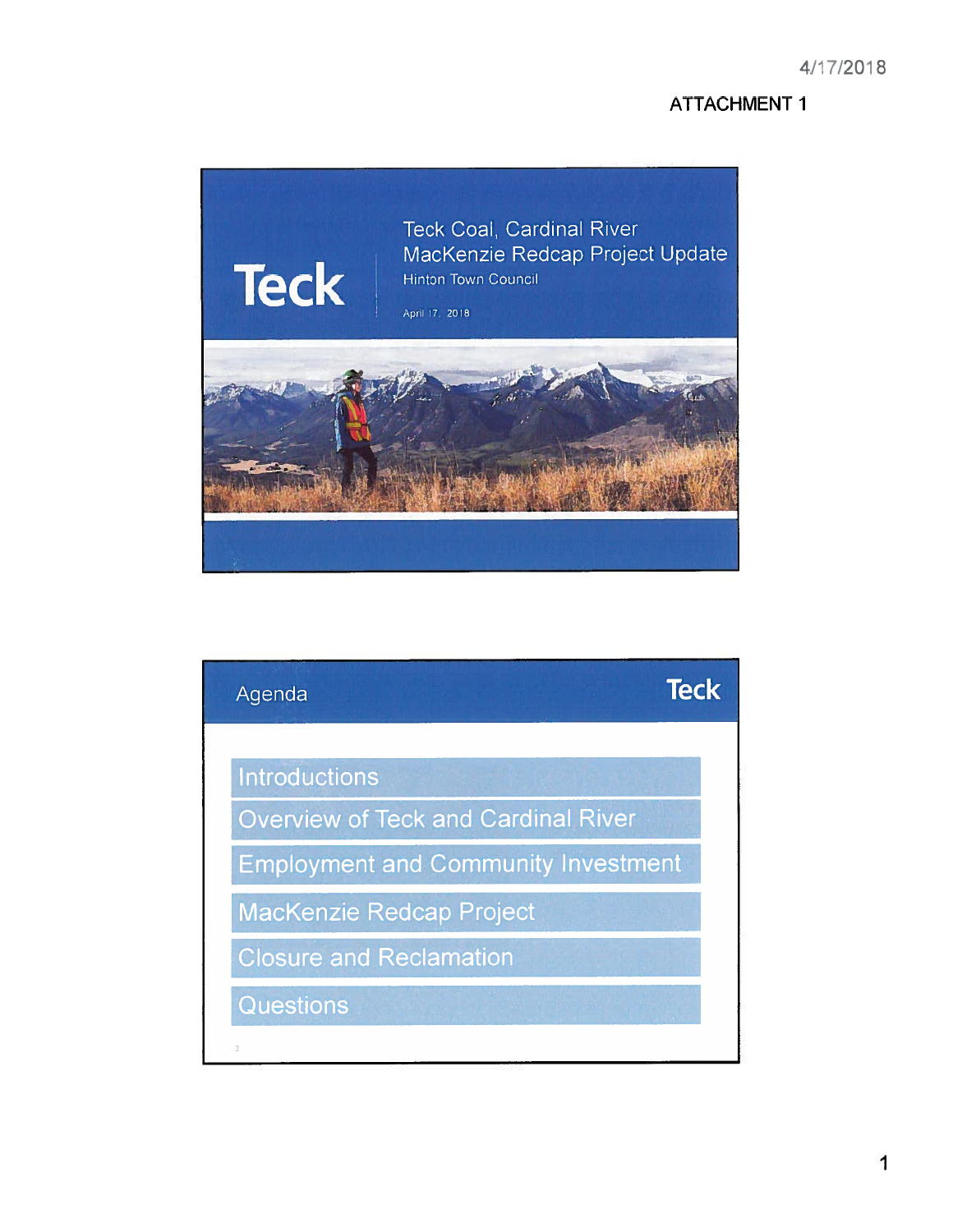

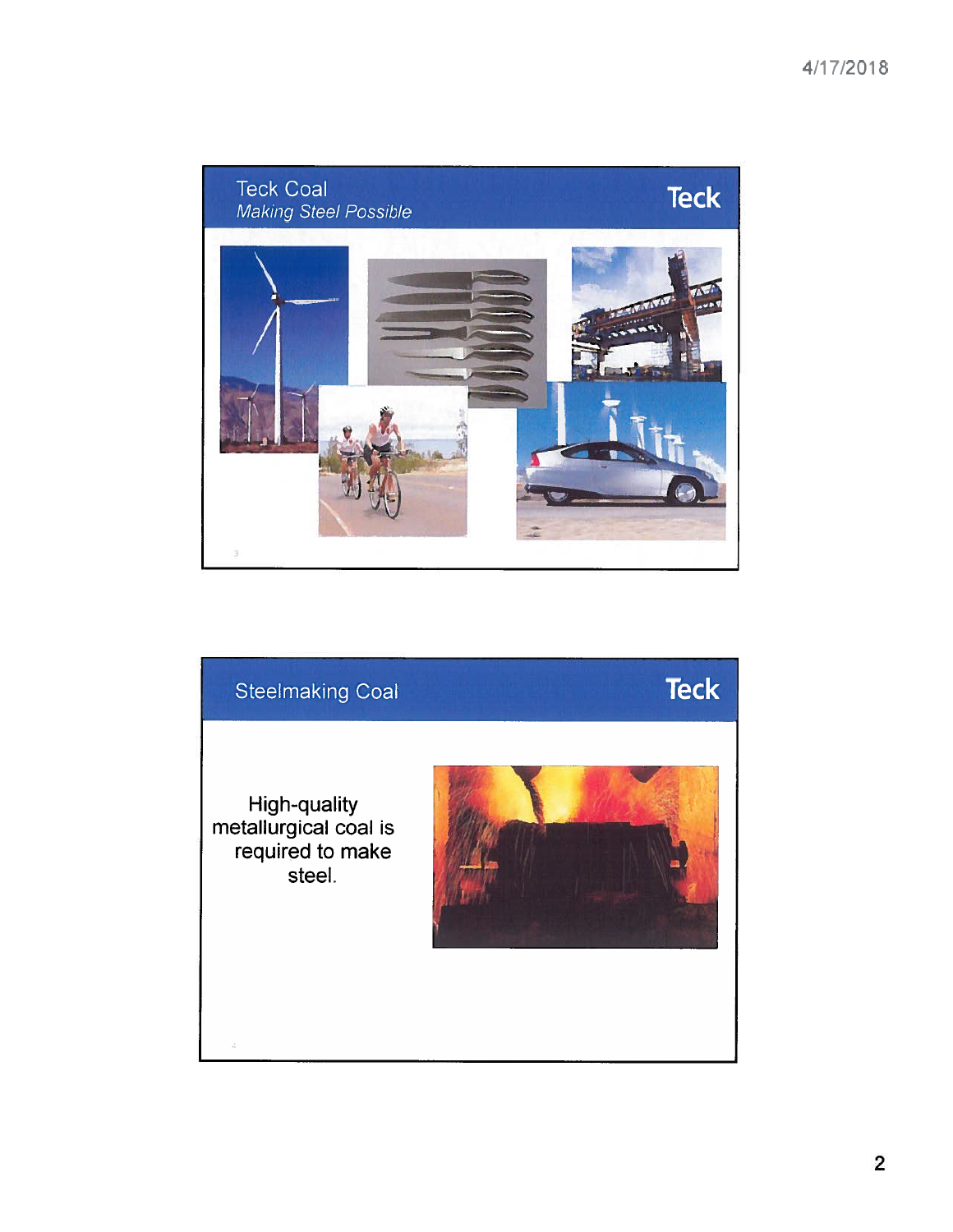# 4/17/2018





3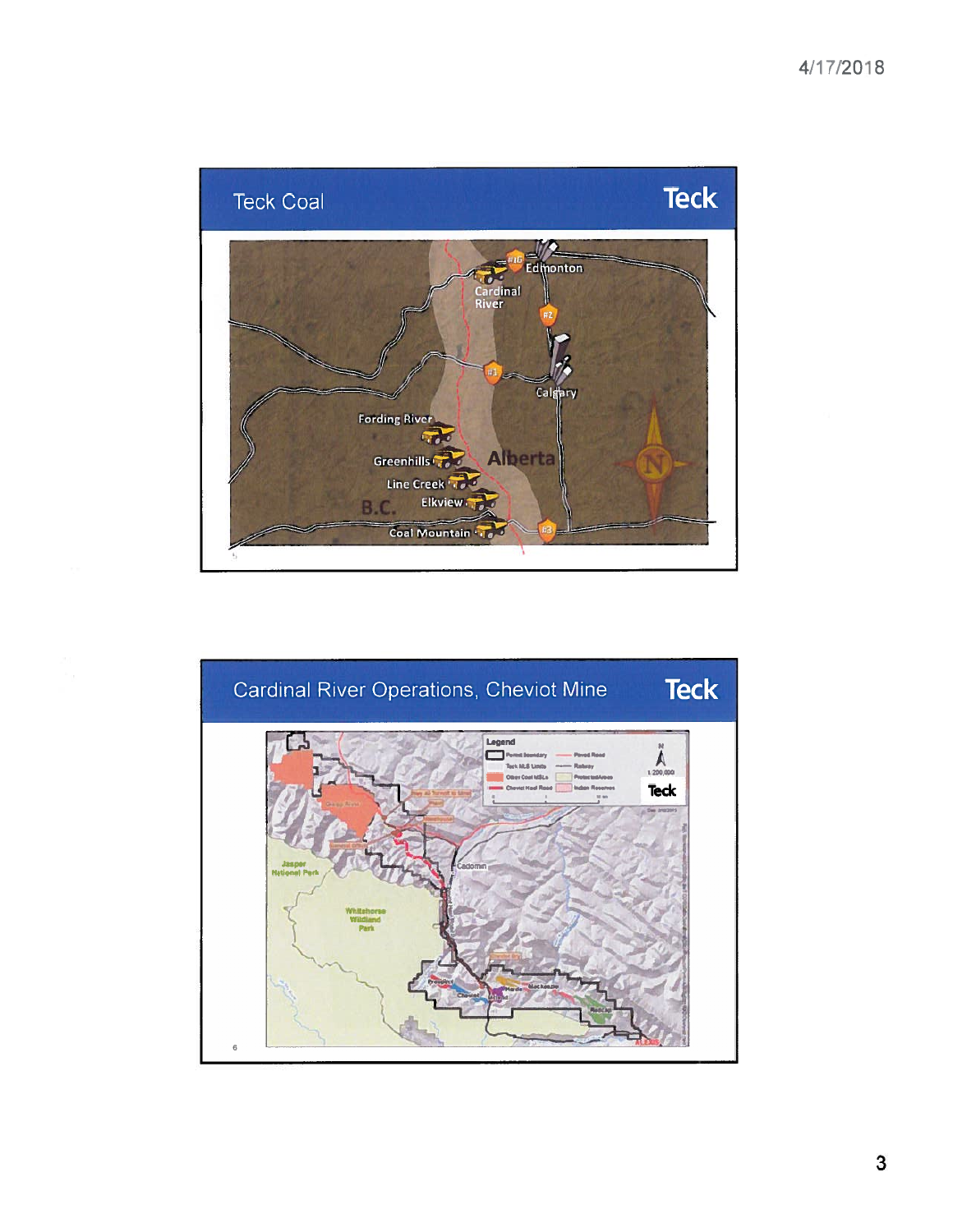

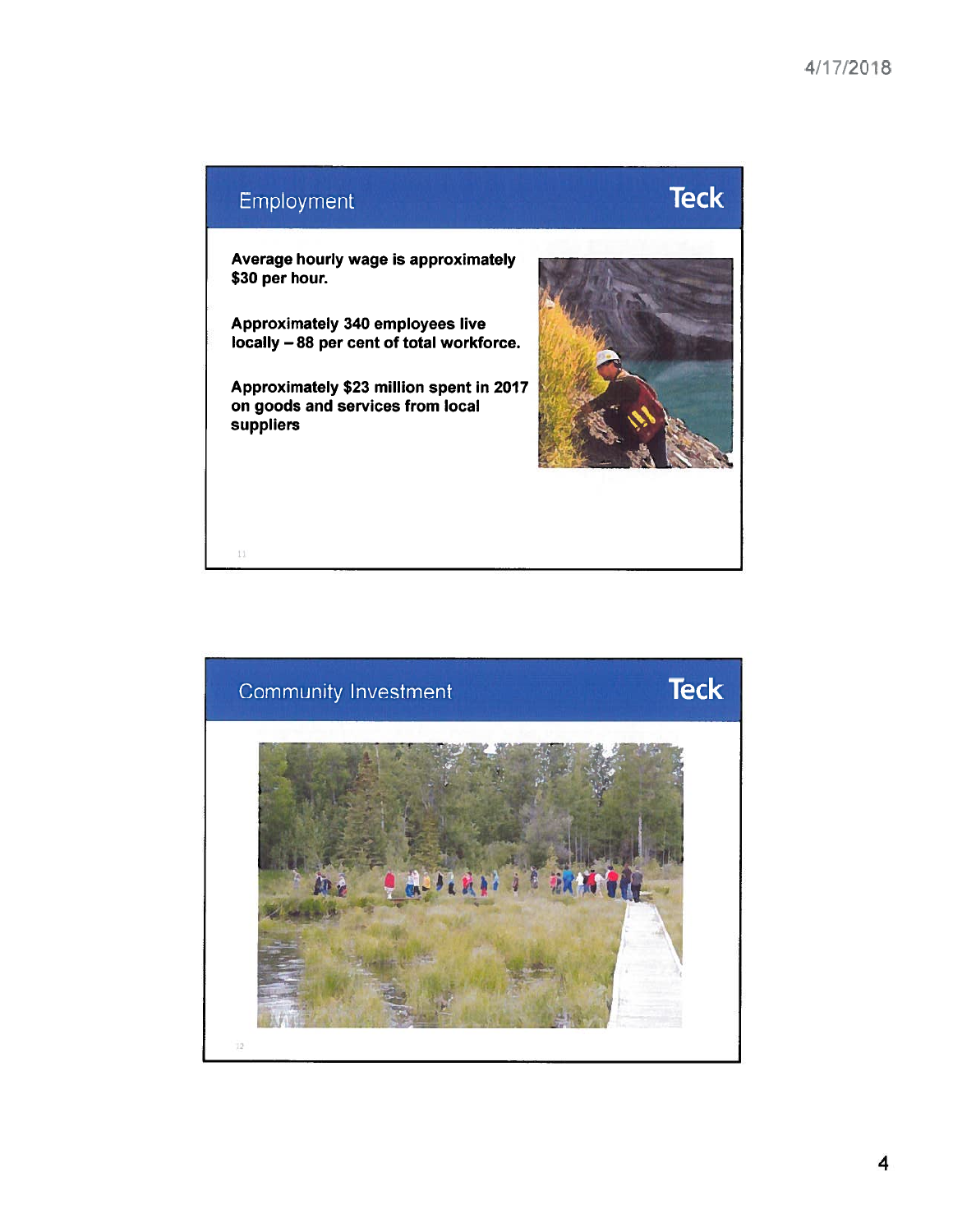

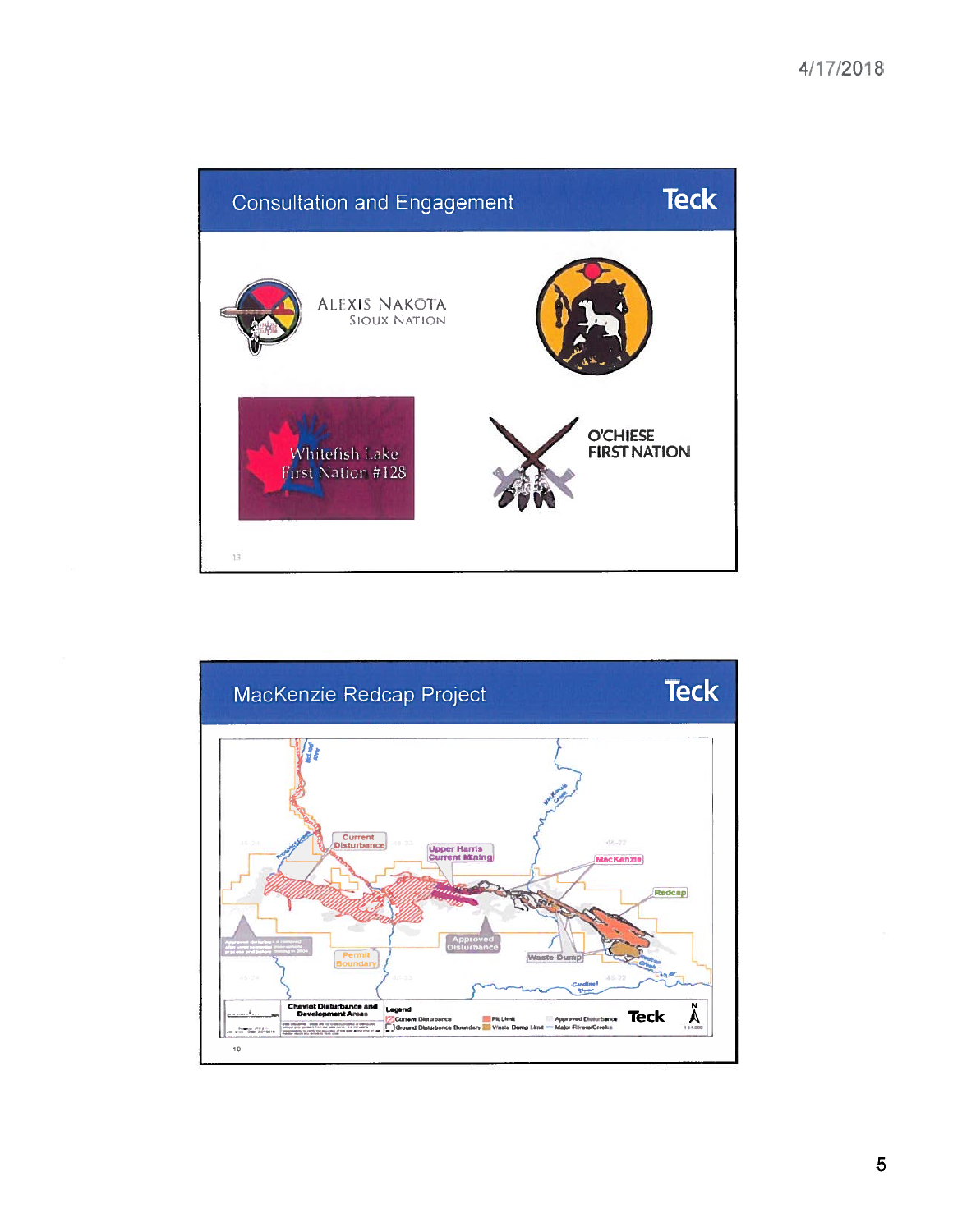